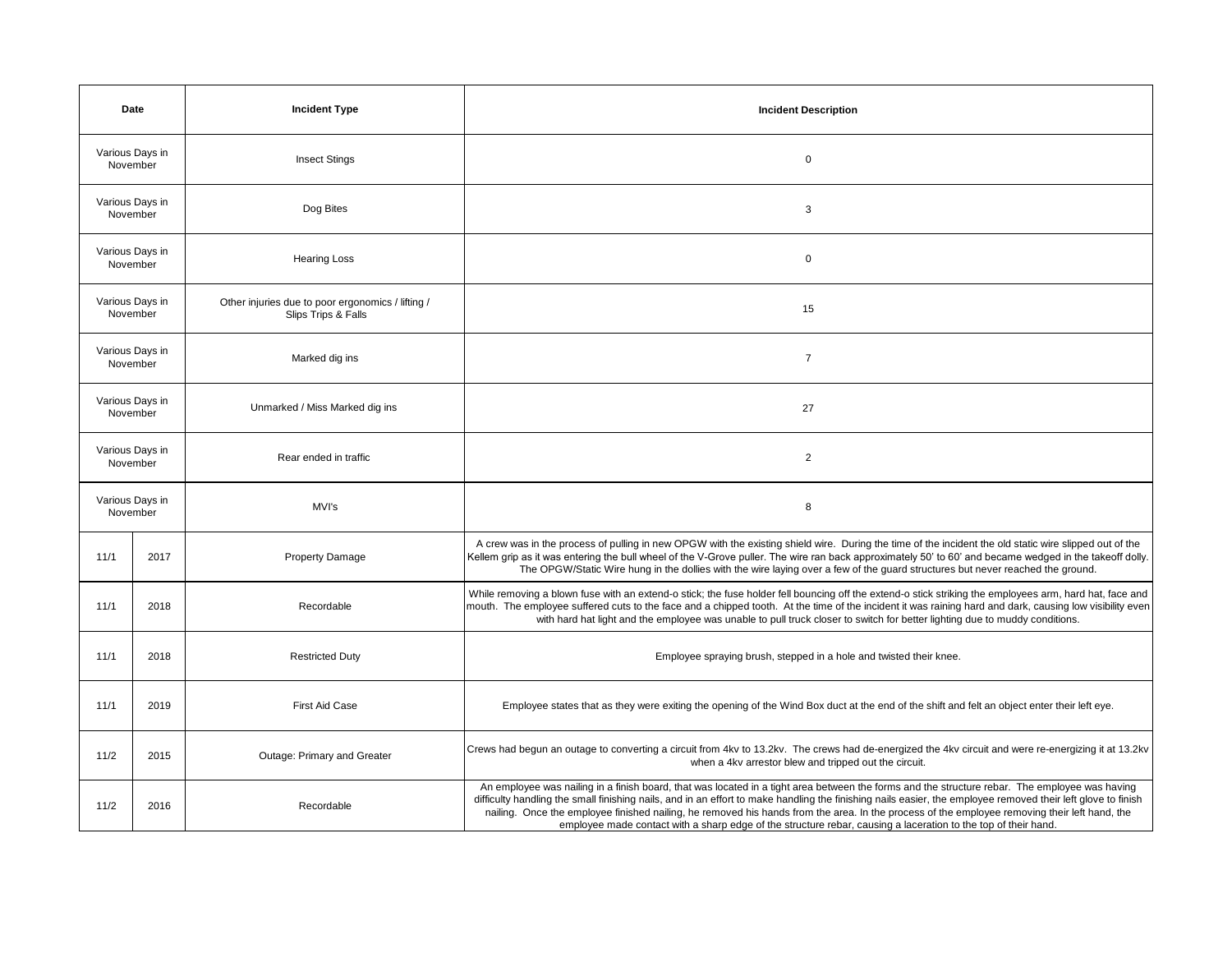| 11/2 | 2016 | <b>Property Damage</b>      | As the skid loader was grading rock around the piers, it got too close to the pier and the bucket chipped the corner of the pier. Spotter was directing<br>skid loader from behind to make sure it didn't hit anything while backing up. The spotter did not notice what was going on in front of the equipment.<br>There were no injuries with this incident.                                                                                                                                                                                                                                                                                                                                                                                                                                                                                                                                                                                                                                                                                                                                                                                                                                                                                                                                                                                                                                        |
|------|------|-----------------------------|-------------------------------------------------------------------------------------------------------------------------------------------------------------------------------------------------------------------------------------------------------------------------------------------------------------------------------------------------------------------------------------------------------------------------------------------------------------------------------------------------------------------------------------------------------------------------------------------------------------------------------------------------------------------------------------------------------------------------------------------------------------------------------------------------------------------------------------------------------------------------------------------------------------------------------------------------------------------------------------------------------------------------------------------------------------------------------------------------------------------------------------------------------------------------------------------------------------------------------------------------------------------------------------------------------------------------------------------------------------------------------------------------------|
| 11/2 | 2018 | First Aid Case              | While employee was pressing the core of the dead-end with a 60T hydraulic press, an internal mechanism failed and the stored energy from failure<br>caused the tethered lid to become unhinged. The employee was operating the press in a bucket of a bucket truck and their wrist was in the line of fire<br>of lid causing an injury to their wrist. The employee received on-site first aid treatment and returned to work. The Reliable hydraulic press was 6 years<br>old and was serviced eight months prior to this event.                                                                                                                                                                                                                                                                                                                                                                                                                                                                                                                                                                                                                                                                                                                                                                                                                                                                     |
| 11/3 | 2015 | <b>LWA</b>                  | Employee was walking up an incline to read a meter and stepped in a hidden hole that was covered with grass and leaves; immediately experienced<br>back pain.                                                                                                                                                                                                                                                                                                                                                                                                                                                                                                                                                                                                                                                                                                                                                                                                                                                                                                                                                                                                                                                                                                                                                                                                                                         |
| 11/3 | 2016 | Outage: Primary and Greater | The crew was in the process of isolating a fixed capacitor back on a 3 phase Hendrix pole. The crew opened the B-phase cutout with a load-break<br>tool. As the crew was removing the load-break from B-phase, the C-phase cut-out blew creating an arc flash causing an outage.                                                                                                                                                                                                                                                                                                                                                                                                                                                                                                                                                                                                                                                                                                                                                                                                                                                                                                                                                                                                                                                                                                                      |
| 11/3 | 2017 | Outage: Primary and Greater | Crew was tasked with pulling out the old static wire so they could run ropes to pull the new static wire in. The puller used to pull the old wire out was<br>stationed just east of Str. 205. Because of the condition of the existing static wire, the GF designated 6 spotters, including the GF, to monitor the wire<br>and stop the pull if need be to make repairs to the wire if need be. As the pull proceeded, the GF who was positioned to the west of Str. 205, noticed a<br>bad spot in the wire approximately 15-20 feet outside of Str. 205 and immediately called the pull to a halt. As the pull was being stopped the bad spot<br>in the wire went into the dolly on Str. 205 and became lodged, ultimately causing the wire to break because it was under tension. The wire then made<br>contact with 7200kV distribution line that runs parallel with a local road and perpendicular to the line; causing the unplanned outage. The crew did have<br>guard structures set up to the west of the distribution line but due to site constraints they weren't able to have a guard structure on the east side of the<br>line. Additionally, Str. 205 is approximately 10 feet from the road so placing a guard structure on the east side of the road would have been near<br>impossible and may not have prevented the static wire from coming in contact with the distribution wire. |
| 11/3 | 2018 | <b>Near Miss</b>            | While using a chain fall to remove components from a work area, a 5/8" Chicago brand shouldered eye bolt failed. All of the associated rigging fell<br>approximately 25 feet to the lower level where personnel were present. No injuries occurred.                                                                                                                                                                                                                                                                                                                                                                                                                                                                                                                                                                                                                                                                                                                                                                                                                                                                                                                                                                                                                                                                                                                                                   |
| 11/4 | 2018 | Recordable                  | While unstrapping a pole on a truck mounted rack, an employee was lowering the outriggers when one of the outriggers came down and contacted<br>another employees left foot                                                                                                                                                                                                                                                                                                                                                                                                                                                                                                                                                                                                                                                                                                                                                                                                                                                                                                                                                                                                                                                                                                                                                                                                                           |
| 11/5 | 2015 | <b>LWA</b>                  | Employee was climbing a pole in an easement that had multiple risers going up it. While the employee transferring over the media cable it is believe<br>that their safety strap was not clipped in and when the employee lean backed to let the slack of their belt the employee lost their balance and fell off<br>the pole, approximately 15 feet to the ground.                                                                                                                                                                                                                                                                                                                                                                                                                                                                                                                                                                                                                                                                                                                                                                                                                                                                                                                                                                                                                                    |
| 11/5 | 2015 | <b>Property Damage</b>      | Crew was installing new fence posts behind a maintenance building on east side of the substation. As they were moving through the space between<br>fence and maintenance building a hydraulic hose on the skid steer caught an electrical box and pulled loose from building. They were working from<br>inside substation in tight space in lieu of outside the substation due to a steep drop off just outside the fence line.                                                                                                                                                                                                                                                                                                                                                                                                                                                                                                                                                                                                                                                                                                                                                                                                                                                                                                                                                                       |
| 11/5 | 2016 | Recordable                  | Employee closed truck bin door causing a draft that blew a piece of wood under the lens of their safety glasses.                                                                                                                                                                                                                                                                                                                                                                                                                                                                                                                                                                                                                                                                                                                                                                                                                                                                                                                                                                                                                                                                                                                                                                                                                                                                                      |
| 11/6 | 2015 | <b>LWA</b>                  | Employee used a chain saw and made controlled cuts 14 feet down from the top of the pole. Next they were going to boom up and secure the pole<br>with the jib line prior to breaking the pole off. When they boomed up half way up on the pole it broke free, fell across the jib boom and bounced across<br>the bucket. The employee tried to stop the pole from falling on lawn furniture below and when the pole rolled off the bucket it fractured both bones in<br>the left forearm.                                                                                                                                                                                                                                                                                                                                                                                                                                                                                                                                                                                                                                                                                                                                                                                                                                                                                                             |
| 11/6 | 2017 | <b>First Aid Case</b>       | Crew was feeding rope through the condux machine with old wire. Brakes were released to the reel for the wire to come down and reset brakes to<br>stop spinning. The reel started spinning back up and the rope eye broke. The swivel between wire and rope smacked employee's hand. At the time<br>of report pinky finger was slightly swollen. No first aid was required.                                                                                                                                                                                                                                                                                                                                                                                                                                                                                                                                                                                                                                                                                                                                                                                                                                                                                                                                                                                                                           |
| 11/6 | 2018 | <b>Restricted Duty</b>      | Employee stepped into hole hidden with grass while stepping down from rear bed of their truck.                                                                                                                                                                                                                                                                                                                                                                                                                                                                                                                                                                                                                                                                                                                                                                                                                                                                                                                                                                                                                                                                                                                                                                                                                                                                                                        |
| 11/6 | 2018 | Recordable                  | An employee was cutting through tape when the knife slipped and cut their right little finger.                                                                                                                                                                                                                                                                                                                                                                                                                                                                                                                                                                                                                                                                                                                                                                                                                                                                                                                                                                                                                                                                                                                                                                                                                                                                                                        |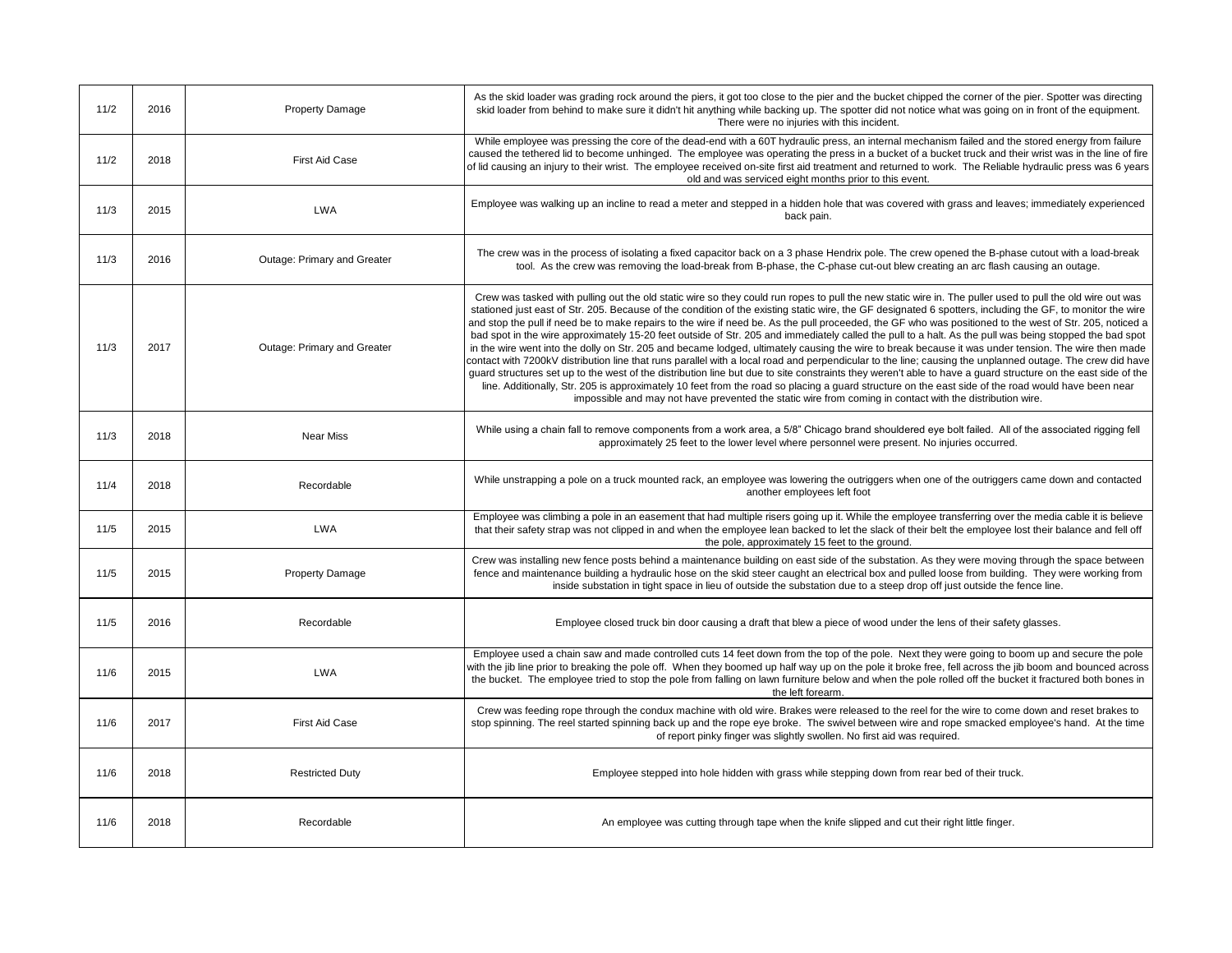| 11/6  | 2018 | Outage: Primary and Greater | Distribution crew was transferring single phase 4 way dead end transformer pole to new pole set by AT&T. When macking phases, outage occurred.                                                                                                                                                                                                                                                                                                                                                                                                                                                                                                                                                                                                                                                            |
|-------|------|-----------------------------|-----------------------------------------------------------------------------------------------------------------------------------------------------------------------------------------------------------------------------------------------------------------------------------------------------------------------------------------------------------------------------------------------------------------------------------------------------------------------------------------------------------------------------------------------------------------------------------------------------------------------------------------------------------------------------------------------------------------------------------------------------------------------------------------------------------|
| 11/6  | 2019 | <b>Property Damage</b>      | A Hydrovac truck being used for soft dig on the project was traversing the site and drove over a buried cable trench. The lid of this cable trench broke<br>under the weight of the hydrovac truck. None of the cables or pipes in this trench were damaged when the lid broke.                                                                                                                                                                                                                                                                                                                                                                                                                                                                                                                           |
| 11/7  | 2017 | Outage: Primary and Greater | Employee was trimming trees along single phase primary and three wire secondary. The employee cut a limb approximately 6 ft. long and 2 inches in<br>diameter and tried to pitch the limb with their pole saw resulting in not maintaining positive control. The limb slid down the boom falling onto primary<br>line causing the insulator to break and allowed slack in the line resulting in the primary to come in contact with the three wire secondary causing and<br>outage.                                                                                                                                                                                                                                                                                                                       |
| 11/7  | 2017 | Outage: Primary and Greater | The crew pulled in 3 phases of conductor and all 3 phases were caught off in hoists at a dead end pole. The decision was made to leave the new<br>conductor in the grips and hoists and the crew would sag and dead end the following morning. At approximately 10:00pm, the strap on the hoist for<br>the top conductor failed which allowed the conductor to run back in the travelers. As the conductor ran backwards, it rolled over a single phase tap that<br>was covered with a rubber hose, however the rolling conductor caused an outage lasting several hours affecting approximately 20 customers.                                                                                                                                                                                            |
| 11/7  | 2019 | Outage: Primary and Greater | When the crew was pulling in new fiber, the old wire slipped out of kellum causing the wire to make contact with a 34.5 circuit and two 2 single phases<br>lines.                                                                                                                                                                                                                                                                                                                                                                                                                                                                                                                                                                                                                                         |
| 11/9  | 2015 | Outage: Primary and Greater | A crew was tasked with changing out an old porcelain fused cutout and jumpered the cutout to avoid having an outage while replacing the cutout.<br>After jumpering it out the crew opened the fused door with a hot stick and the energized door swung into the grounded concentric of the primary cable<br>causing an unplanned outage of 25 minutes. No injuries.                                                                                                                                                                                                                                                                                                                                                                                                                                       |
| 11/9  | 2015 | First Aid Case              | An employee was trimming a limb, holding the saw in one hand and the limb in the other. When the saw went thru the limb, the momentum continued<br>and the saw teeth went through the employees glove between the index finger and thumb causing puncture wounds. The employee continues to<br>work but their hand started feeling strange and they he asked for medical attention. The employee was evaluated and returned to work with no<br>medical treatment.                                                                                                                                                                                                                                                                                                                                         |
| 11/9  | 2017 | <b>LWA</b>                  | Employee had established climb line, cut stem 1" above climb line. After cut, employee attempted to re-position themselves and inadvertently caused<br>their climbing to come free from the tie-in location and fell approx. 12' to ground.                                                                                                                                                                                                                                                                                                                                                                                                                                                                                                                                                               |
| 11/9  | 2017 | <b>Utility Damage</b>       | An exposed gas main was less than 10 feet from where direction drillers were setting up to make the bore. When they started the bore, they missed<br>the hole where the gas main was exposed, with the drill rods to the side of the hole where they had the gas main exposed. They made the bore,<br>pulled back a 14" reamer and then they pushed the 14" reamer back through the bore hole.  They connected the 8" plastic pipe to the 14" reamer, and<br>during the pull back, they came to the gas main the bore rods had worked their way up in the soil and the 14" reamer hit the gas main. There was<br>blowing gas and 911 was initiated.                                                                                                                                                       |
| 11/9  | 2019 | <b>Restricted Duty</b>      | An employee unclipped his lanyard and proceed to exit the bucket maintaining three points of contact. The employee realized there was only one<br>bucket step on this truck versus two steps like another truck they had recently worked in. When the employee determined they would not reach the<br>walkway with only one step, they started to get back in the bucket. Two hands were on the lip of the bucket and one foot was on the bucket step,<br>however, both of their hands slipped, and they lost their balance. The employee fell from the bucket to the ground approximately 4ft landing on their<br>backside. The employee was to the local clinic, received precautionary x-rays (no abnormal findings), received an intramuscular injection, and a<br>prescription for a muscle relaxer. |
| 11/12 | 2015 | Outage: Secondary and Less  | A power line was severed near the fence perimeter during an excavation while performing the scope of work to install a new anchor system for the<br>quyed tower.                                                                                                                                                                                                                                                                                                                                                                                                                                                                                                                                                                                                                                          |
| 11/12 | 2019 | <b>LWA</b>                  | An employee was removing wood debris from the right of way, carrying it on their right shoulder. The employee turned on a snow slick surface and fell<br>to their left side. As the employee fell the wood debris rolled over their head and onto the ground. The employee has be in the head, left side of their<br>neck, left shoulder and left knee.                                                                                                                                                                                                                                                                                                                                                                                                                                                   |
| 11/12 | 2019 | Recordable                  | A piece of weld slag or metal got into the employees left eye causing a scratch.                                                                                                                                                                                                                                                                                                                                                                                                                                                                                                                                                                                                                                                                                                                          |
| 11/12 | 2019 | <b>Utility Damage</b>       | Crew was saw cutting to remove a sidewalk panel. During the saw cutting process the saw impacted a conduit imbedded inside the concrete,<br>damaging a street-light wire.                                                                                                                                                                                                                                                                                                                                                                                                                                                                                                                                                                                                                                 |
| 11/13 | 2018 | <b>Property Damage</b>      | While moving a casing with a front end loader, the loader slid slightly in the mud resulting in the casing striking a pickup truck.                                                                                                                                                                                                                                                                                                                                                                                                                                                                                                                                                                                                                                                                       |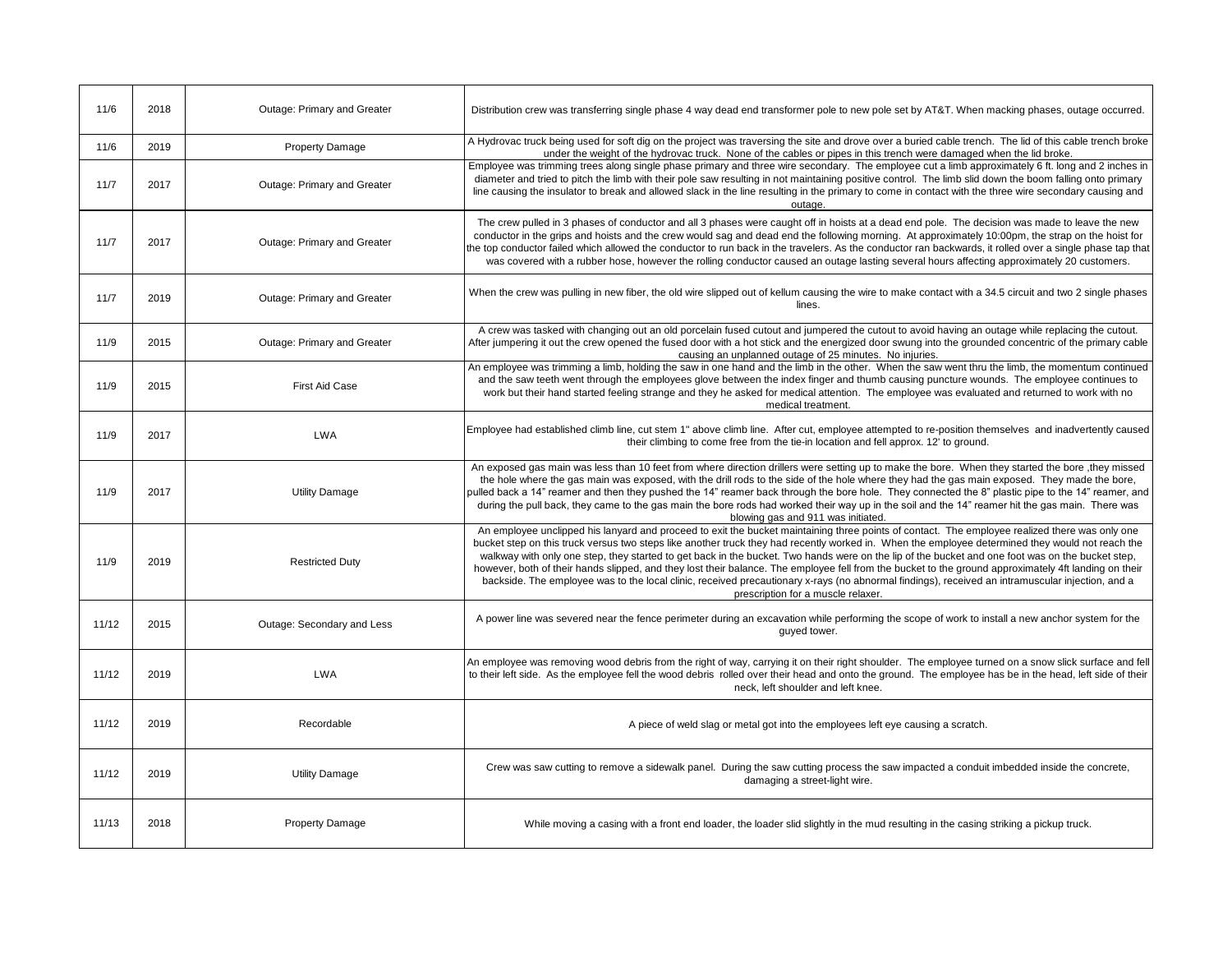| 11/13 | 2018 | Outage: Primary and Greater | While pruning an oak tree, an employee cut a limb with a pole pruner, which contacted the primary line. Once the limb was on the line it traveled east<br>and contacted the neutral wire, causing an outage.                                                                                                                                                                                                                                                                                                                                                                                                                                                      |
|-------|------|-----------------------------|-------------------------------------------------------------------------------------------------------------------------------------------------------------------------------------------------------------------------------------------------------------------------------------------------------------------------------------------------------------------------------------------------------------------------------------------------------------------------------------------------------------------------------------------------------------------------------------------------------------------------------------------------------------------|
| 11/13 | 2019 | Recordable                  | The employee stated that as they looked up to inspect a tube they felt a foreign body enter their eye. The employee was referred off site to a hospital;<br>where they were diagnosed with a corneal abrasion and not a foreign body. An antibiotic was administered/prescribed.                                                                                                                                                                                                                                                                                                                                                                                  |
| 11/13 | 2019 | <b>Utility Damage</b>       | Employee was cutting stub from tree when the pole saw kicked back and the chain nicked triplex service.                                                                                                                                                                                                                                                                                                                                                                                                                                                                                                                                                           |
| 11/13 | 2019 | <b>First Aid Case</b>       | An employee was working from an extension ladder when the rung locks disengaged and the ladder slipped down one rung. The employee lost their<br>balance and struck their his left elbow on the wall.                                                                                                                                                                                                                                                                                                                                                                                                                                                             |
| 11/14 | 2016 | Recordable                  | Employee tripped going up the steps and injured their wrist when they used their arm to break the fall.                                                                                                                                                                                                                                                                                                                                                                                                                                                                                                                                                           |
| 11/14 | 2018 | <b>Utility Damage</b>       | Crew was trenching on the northwest side of the substation expansion and damaged a newly installed underground conduit and de-energized primary<br>cable. No injuries.                                                                                                                                                                                                                                                                                                                                                                                                                                                                                            |
| 11/14 | 2018 | <b>Property Damage</b>      | While loading parts onto a truck for shipment during a sudden snow storm two parts weighting in at 3650 pounds apiece slide off the loading forks of<br>the lift truck hitting the trailer and landing on the ground.                                                                                                                                                                                                                                                                                                                                                                                                                                             |
| 11/14 | 2019 | Outage: Primary and Greater | Employee attempting to drag digger derrick out of easement with dozer contacted a pole with middle of blade causing the pole to break in half and an<br>outage occurred on the three-phase 12kv distribution line. Employee claims they had line of sight issues from the mufflers and bars located directly out<br>front windshield of dozer, along with glare from direct sunlight.                                                                                                                                                                                                                                                                             |
| 11/15 | 2015 | Outage: Secondary and Less  | Employee was clearing secondary's with pruners and got the pruner rope caught on limb. While pulling pruners free, the employee lost focus, sticking<br>pruner head into secondary's causing middle wire to burn down resulting in an outage.                                                                                                                                                                                                                                                                                                                                                                                                                     |
| 11/15 | 2016 | <b>Restricted Duty</b>      | Walking through the woods locating underground pipe lines in the midst of machinery chipping up brush employee was crawling through heavy brush<br>and was exposed to poison ivy.                                                                                                                                                                                                                                                                                                                                                                                                                                                                                 |
| 11/15 | 2016 | <b>First Aid Case</b>       | While employee was changing the dies in a 60 ton press another employee cut the conductor that was grounded seven structures to the north and<br>three structures to the south the cut conductor sagged making contact on the shoulder of the employee changing the dies causing a static discharge.<br>Employee refused medical attention but was taken in for evaluating the following morning.                                                                                                                                                                                                                                                                 |
| 11/16 | 2016 | <b>LWA</b>                  | Employee was responding to a gas leak when an adjacent building exploded.                                                                                                                                                                                                                                                                                                                                                                                                                                                                                                                                                                                         |
| 11/16 | 2016 | Outage: Primary and Greater | Crew was removing old armor rods from transferred and tied in conductor. They had started furthest away and worked back to the inside phase,<br>removing insulating cover as they went. On the last phase the control of the tail of the armor rod was lost contacting the uncovered center phase<br>causing an outage to 579 customers for approximately 31 minutes. There were no injuries or other damages associated with this event.                                                                                                                                                                                                                         |
| 11/16 | 2017 | <b>MVI</b>                  | Employee was in their truck and was leaving for the day, when they received a phone call. The employee thought they had put the truck in park, but it<br>was actually in reverse. The employee was taking notes from the call, took their foot off the brake and their truck rolled backwards into a parked<br>vehicle behind them. Right rear of employees truck was damaged.                                                                                                                                                                                                                                                                                    |
| 11/16 | 2018 | Recordable                  | Employee was tasked with drilling distribution poles for performing ground line inspections. Due to recent snowfall and warmer temps the ground<br>surface was wet and muddy. The employee started walking down an embankment towards the rear of a property when they lost their footing on<br>the snow and mud. The employee was carrying a drill, approximately 10.5 lbs., over their left shoulder with the 18" drill bit still attached (no sheath).<br>With both hands outreached the employee tried to brace their fall. The drill fell forward, drill bit first, and landed on the employee's hand leaving a<br>deep wound on the top of their left hand. |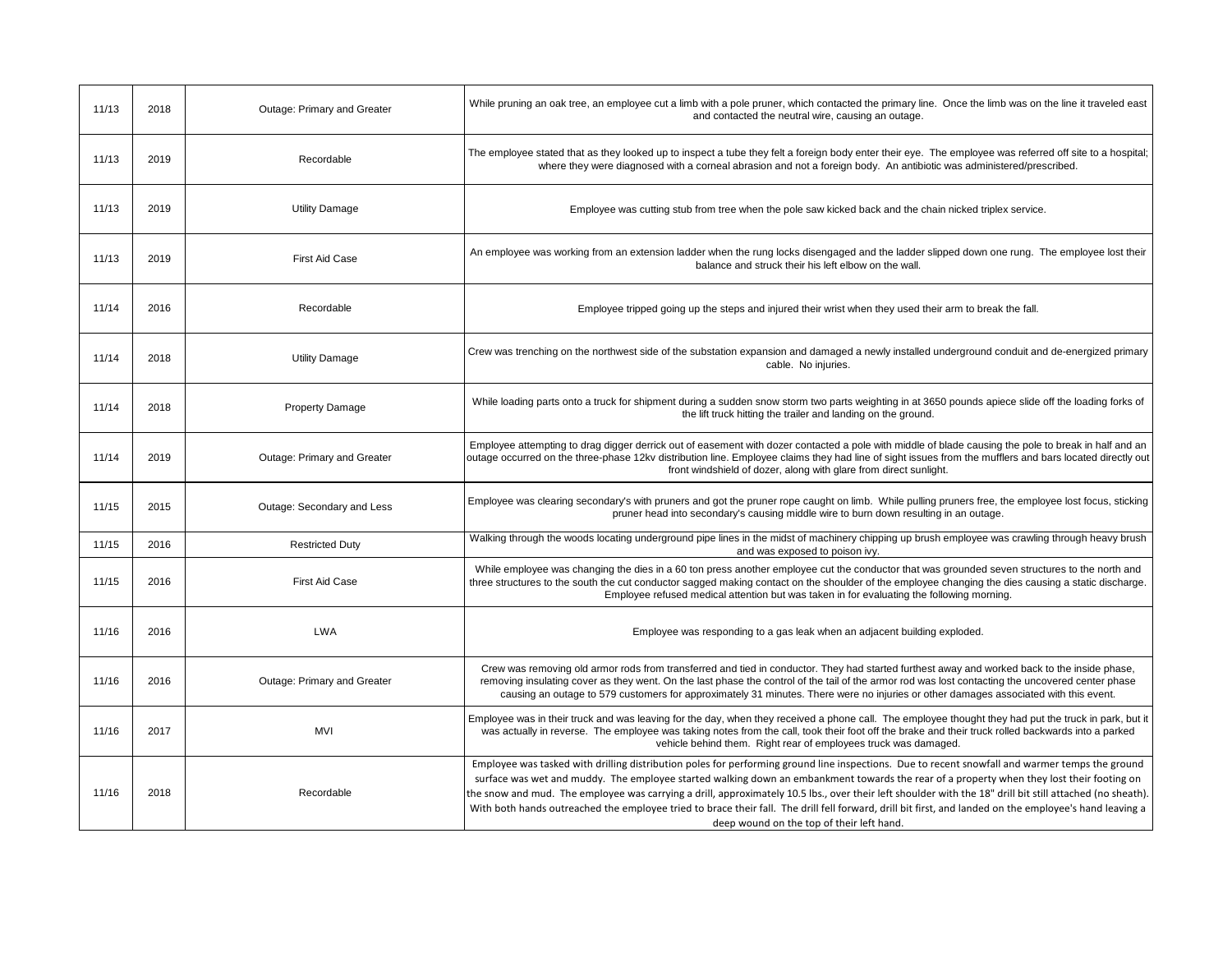| 11/16 | 2018 | <b>Property Damage</b>         | Employee operating a skid steer backed into a crew truck.                                                                                                                                                                                                                                                                                                                                                                                                                                                                                                                                                                                                                                                                                                                                                                                                                                                             |
|-------|------|--------------------------------|-----------------------------------------------------------------------------------------------------------------------------------------------------------------------------------------------------------------------------------------------------------------------------------------------------------------------------------------------------------------------------------------------------------------------------------------------------------------------------------------------------------------------------------------------------------------------------------------------------------------------------------------------------------------------------------------------------------------------------------------------------------------------------------------------------------------------------------------------------------------------------------------------------------------------|
| 11/16 | 2018 | Outage: Primary and Greater    | A truck crane being used as a "batwing" guard structure, was pre-flighted and positioned. An employee stated they returned to their truck and noticed<br>the boom lowering causing the "batwing" to contact a nearby energized 12kV distribution line. The "batwing" pulled the distribution conductor into the<br>system neutral which caused the system neutral to burn. The crew had called in the one-shot but was not issued the clearance at the time of incident.                                                                                                                                                                                                                                                                                                                                                                                                                                              |
| 11/16 | 2018 | Electrical Contact (Personnel) | An employee was tasked with de-energizing and change over cabling to bucket OB1234. They turned the handle to off position, opened door,<br>performed a voltage check to verify it was off and discovered it was still energized. They then noticed that the linkage from handle to breaker switch<br>was damaged and switch on breaker was broken. The next morning, they were authorized by their foreman to investigate alternative means of turning<br>breaker off without removing the bucket. With no intention to actually manipulate the switch/breaker, but rather to line up their screwdriver to a gap<br>under the switch to see if it could fit and be used to provide leverage and open the breaker, the employee's screwdriver made inadvertent contact with<br>an energized component of the B phase causing an arc. Employee witnessed the flash, but was not injured, no shock or burn as a result. |
| 11/16 | 2019 | Recordable                     | Employee moved closer to the weld and laid their arm on top of the pumpkin, unknowingly slid their arm over the weep hole. Pressure built, ignited<br>and shot up through the hole like the end of a torch and burned the employee's left arm inside elbow area through their welding jacket.                                                                                                                                                                                                                                                                                                                                                                                                                                                                                                                                                                                                                         |
| 11/16 | 2019 | <b>Property Damage</b>         | Crew was back out of the ROW and struck a telephone pedestal causing damage to the exterior of the pedestal. No service was affected. No injuries<br>or other property damage was reported.                                                                                                                                                                                                                                                                                                                                                                                                                                                                                                                                                                                                                                                                                                                           |
| 11/17 | 2016 | <b>Property Damage</b>         | Operator was mowing with a Fecon 100 and made contact with a guy wire. No outage occurred. Crew was on stand down until repair was completed<br>by Ameren representatives.                                                                                                                                                                                                                                                                                                                                                                                                                                                                                                                                                                                                                                                                                                                                            |
| 11/17 | 2016 | Outage: Primary and Greater    | The crew was changing out a 69kv pole with under build using a tandem digger derrick to set the new pole. The energized under build had been laid<br>out in hot arms and covered with rubber hose to provide space for the pole and protection from the boom of the digger derrick for setting the pole.<br>While in the process of booming down to set pole the operator stopped causing the boom to deflect and the auger, still in its stowed position, rocked<br>causing the hydraulic hoses on the unit to shift and they came in contact with the conductor where there was a gap between the rubber hose and the<br>hot arm.                                                                                                                                                                                                                                                                                   |
| 11/17 | 2017 | <b>Property Damage</b>         | A three man crew was transporting a large crate inside the building weighing about 9000 pounds. One employee was operating a lull telehandler<br>transporting the crate with two other employees spotting. While moving the crate it hit a valve on a tote containing Kerosene. The valve on the tote<br>was damaged allowing kerosene to drain onto the floor. The operator which hit the crate alerted the site superintendent of the incident and the crew<br>assisted in containing the spill with floor dry.                                                                                                                                                                                                                                                                                                                                                                                                     |
| 11/18 | 2019 | <b>Property Damage</b>         | A crew was offloading a tracked bucket moving it onto the ROW through a narrow access easement with woods on both sides. While the operator<br>was tracking the bucket through the access road, the landowner drove up beside him on the passenger side and stopped towards the back end of the<br>bucket. When the operator saw this, they made a left hand maneuver to make more room for the UTV to get by. Because the equipment is tracked,<br>this maneuver caused the back half of the bucket to swing, grazing the roll cage of the UTV.                                                                                                                                                                                                                                                                                                                                                                      |
| 11/19 | 2015 | <b>Restricted Duty</b>         | Crew had gotten their truck stuck in the mud. A Caterpillar dozer with a choker was utilized to recover the vehicle. The employee removed the choker<br>from the truck. The shackle and cable were on the ground, as the employee was pulling the cable through the shackle, it swung up and hit them in the<br>nose.                                                                                                                                                                                                                                                                                                                                                                                                                                                                                                                                                                                                 |
| 11/19 | 2019 | <b>MVI</b>                     | An employee had finished their initial task at the first work location and was attempting to move the truck (V1) for the next task. While backing, V1's<br>passenger back corner contacted the front passenger door of parked V2. No known damage was caused to Vehicle 1. However, Vehicle 2 sustained<br>significant damage to the passenger front door and window. Vehicle 2 was unoccupied. No injuries.                                                                                                                                                                                                                                                                                                                                                                                                                                                                                                          |
| 11/20 | 2015 | Recordable                     | Employee Sustained a finger injury while adjusting the arms on a guard structure crane. While attempting to adjust the rotation of the arm assembly<br>'Batwing", the arm was placed under additional tension resulting in the cotter key being sheered from the retention pin allowing the arm to swing freely<br>and striking the employees finger. The employee was evaluated at a local clinic and diagnosed with a fracture finger and received 8 sutures to close<br>the laceration.                                                                                                                                                                                                                                                                                                                                                                                                                            |
| 11/20 | 2015 | <b>Utility Damage</b>          | Employee was trimming a tree that was grown into the wires. While trimming, the saw bounced down a small limb inadvertently making contact with<br>the neutral wire and cutting it in half.                                                                                                                                                                                                                                                                                                                                                                                                                                                                                                                                                                                                                                                                                                                           |
| 11/20 | 2017 | Outage: Primary and Greater    | The crew was working in tight quarters to set a new pole. The crew had spread the primary and placed cover in the location of where the new pole<br>was to be set. They then moved the digger truck in to position to spot the new pole. In the process of spotting the new pole as the boom was<br>swinging there was need to boom up. When the signal was given the boom made contact with a primary phase. This caused an interruption even<br>though the 3rd stage(insulated) of the boom had been extended out. It was determined that the 3rd stage of the boom had not been extended out far                                                                                                                                                                                                                                                                                                                   |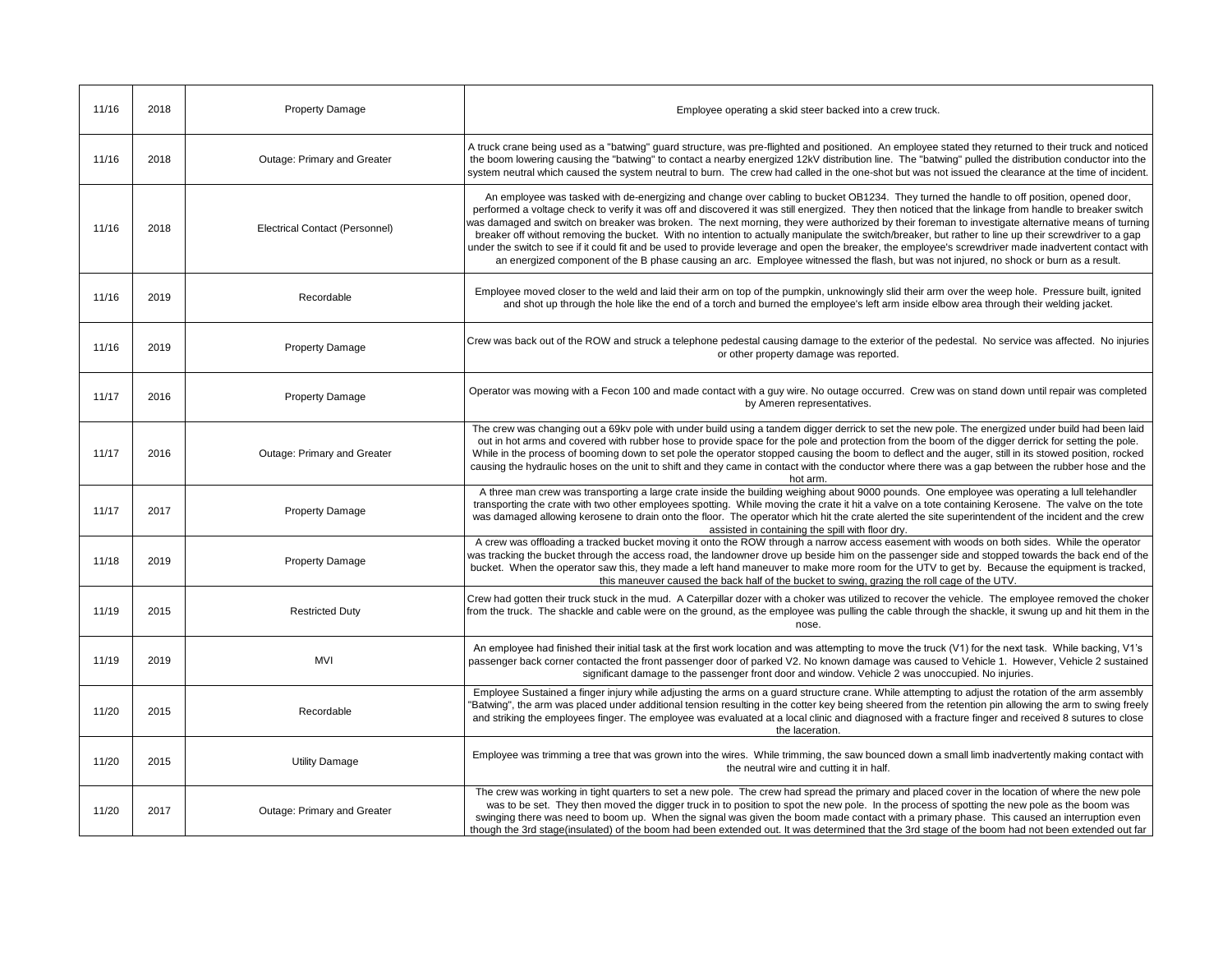| 11/20 | 2019 | Recordable                  | Employee was cutting off a zip tie from anew tool when the knife slipped resulting in a laceration                                                                                                                                                                                                                                                                                                                                                                                                                                                                                                                                                                                                                                                                                                                                                                          |
|-------|------|-----------------------------|-----------------------------------------------------------------------------------------------------------------------------------------------------------------------------------------------------------------------------------------------------------------------------------------------------------------------------------------------------------------------------------------------------------------------------------------------------------------------------------------------------------------------------------------------------------------------------------------------------------------------------------------------------------------------------------------------------------------------------------------------------------------------------------------------------------------------------------------------------------------------------|
| 11/21 | 2017 | Outage: Primary and Greater | Crew was tasked with cutting out sleeves from a under built 12kV distribution double dead end structure. The crew successfully cut out the three dead<br>ends from the distribution conductors and replaced them with automatic splices. While the crew was installing the automatic sleeves, the crew took the<br>time to clean/roughen the wire, measure the appropriate amount of wire for the splice, and even double-checked the sleeves integrity by slowly<br>releasing tension from the hoists used to cut the sleeve out. Approximately 1-1.5 hours after the automatic splices were installed one of them failed,<br>causing the wire to fall to the ground and ultimately an unplanned outage. Upon further review, the wire in the air might not have matched the prints,<br>which might have slightly different diameters and would require different splices. |
| 11/21 | 2019 | Recordable                  | Employee cut their hand with knife while opening the packaging.                                                                                                                                                                                                                                                                                                                                                                                                                                                                                                                                                                                                                                                                                                                                                                                                             |
| 11/21 | 2019 | <b>Property Damage</b>      | Employee was driving an all-terrain forklift on a small side street when an oncoming school bus was driving in the center of the road, causing the<br>employee to quickly maneuver out of the way. When the maneuver was made, the wheels of the forklift went off the road causing the forklift to slide<br>down a wet embankment into the front yard of a private residence. No injuries but homeowners yard was severely rutted.                                                                                                                                                                                                                                                                                                                                                                                                                                         |
| 11/22 | 2015 | <b>Property Damage</b>      | While working on a non-energized site; an operator spun and the counterweight caught the top of a new pier damaging the anchor bolts. A spotter<br>was on site, but was not in position to verify the counter weight would clear the anchor bolts, causing it to bend over.                                                                                                                                                                                                                                                                                                                                                                                                                                                                                                                                                                                                 |
| 11/22 | 2016 | <b>Utility Damage</b>       | While operating skid steer, the employee backed into a guy wire on the ROW, which caused the pole to break in half.                                                                                                                                                                                                                                                                                                                                                                                                                                                                                                                                                                                                                                                                                                                                                         |
| 11/22 | 2017 | <b>First Aid Case</b>       | An employee was terminating control wires when their screwdriver inadvertently was pushed in a gap between cover plates just large enough for it to<br>pass through. This resulted in the screwdriver contacting the bus rail which tripped the main to the gear.                                                                                                                                                                                                                                                                                                                                                                                                                                                                                                                                                                                                           |
| 11/23 | 2015 | Outage: Primary and Greater | A crew was working in an excavation when their pump got stuck in excavation. An employee attempted use an excavator to assist with removing the<br>pump and while swinging the boom (which was too high) it made contact with overhead primary conductor causing an arc. There were no injuries<br>involved in the incident. Approx. 650 customer were affected by the power interruption.                                                                                                                                                                                                                                                                                                                                                                                                                                                                                  |
| 11/23 | 2015 | <b>Property Damage</b>      | While driving across a private concrete low water crossing to move to the next work location, the truck broke the concrete slab and left rear duels fell<br>into the hole becoming stuck.                                                                                                                                                                                                                                                                                                                                                                                                                                                                                                                                                                                                                                                                                   |
| 11/23 | 2018 | <b>LWA</b>                  | Employee was half way up a ladder, when they leaned back and fell with ladder landing on top of them.                                                                                                                                                                                                                                                                                                                                                                                                                                                                                                                                                                                                                                                                                                                                                                       |
| 11/23 | 2019 | Outage: Primary and Greater | Employees were working in air with a bucket truck placing the rigging for sagging the line. The first (top) conductor was sagged without issue. When<br>beginning to sag second conductor, using a 966 to bring up to sag, employees began to put rigging on second conductor. They completed first phase<br>of this task and boomed out of the way. At this point the structure broke at ground level. This resulted in an outage for 27 customers lasting 26<br>minutes.                                                                                                                                                                                                                                                                                                                                                                                                  |
| 11/24 | 2015 | Outage: Primary and Greater | While driving a bucket truck in an ally, the bucket made contact with a CATV wire, causing the utility pole (with single phase primary) to break off at the<br>ground falling into a driveway.                                                                                                                                                                                                                                                                                                                                                                                                                                                                                                                                                                                                                                                                              |
| 11/25 | 2015 | <b>Restricted Duty</b>      | An 8' double sided 300# rated ladder collapsed while employee was standing 5' above grade. The T handle on the end of the lead struck employee In<br>the mouth as they fell.                                                                                                                                                                                                                                                                                                                                                                                                                                                                                                                                                                                                                                                                                                |
| 11/25 | 2019 | Outage: Primary and Greater | An employee was turning around with the use of a spotter and trying to avoid hitting a tree stump. However the employee, focused on the tree stump,<br>did not see spotter in time and struck a power pole. This resulted in the wires shaking and breaking the top off a pole one span down and causing an<br>outage.                                                                                                                                                                                                                                                                                                                                                                                                                                                                                                                                                      |
| 11/25 | 2019 | <b>Utility Damage</b>       | Sub contractor replacing concrete was setting up to make sidewalk pour. While driving pin in to set forms they hit 1/2" plastic service (old). Service<br>was 8" deep. Upon further conversations with JULIE; the requirements are, that at any time excavation work including driving concrete pins a JULIE is<br>required.                                                                                                                                                                                                                                                                                                                                                                                                                                                                                                                                                |